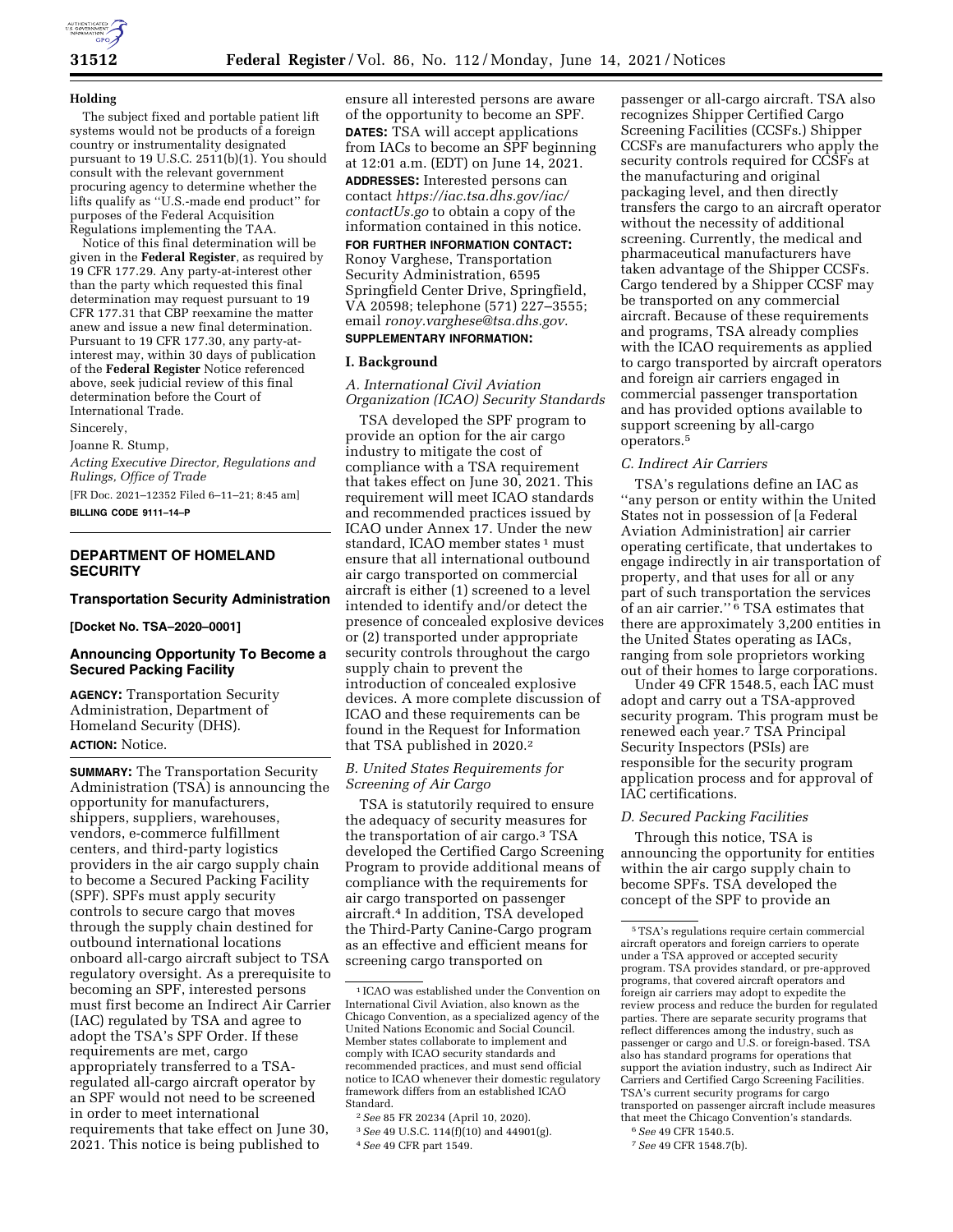alternative framework that would permit all-cargo aircraft operators to accept cargo from ''other entities'' who demonstrate a system of government approved security controls sufficient to prevent the introduction of concealed explosives into the air cargo supply chain.8 Because all cargo transferred to an all-cargo aircraft operator or IAC by an SPF will have been subject to physical security measures, the cargo can be accepted for transport without requiring additional screening. The SPF benefits from this framework because they will not bear the costs or delays associated with screening all international outbound cargo. TSA is not imposing the SPF framework on the supply chain, but providing the opportunity for entities within the supply chain to choose to be regulated by TSA as an alternative to the potential burden associated with the international requirement to screen cargo that has not been otherwise subject to physical security measures.

All persons interested in becoming an SPF must meet minimal qualifications before TSA will issue the SPF Order. As a prerequisite to becoming an SPF, all interested persons must first be recognized by TSA as an IAC. Existing IACs may apply to become an SPF. Once approved as an IAC, persons can request to operate as an SPF. Applicants must submit a completed SPFapplication, which requires a written plan of how the SPF will implement the requirements in the SPF Order and satisfy certain performance-based standards. If TSA determines an applicant meets TSA's requirements, we will issue the SPF Order to the applicant.9 Once the Order is accepted, the SPF is required to comply with all requirements in the Order and subject to investigation and enforcement for noncompliance.

# **II. How To Become a Registered Secured Packing Facility**

To operate as an SPF, the interested persons must first register as an IAC and be approved as a holder of the Indirect

Air Carrier Standard Security Program (IACSSP), issued under 49 CFR part 1548. The security program includes both the requirements to become an IAC and the operational requirements for accepting air cargo under TSA regulatory oversight. Currently certified IACs interested in becoming an SPF may immediately initiate the application process to become an SPR.

Persons interested in determining whether becoming an SPF meets their operational and business needs should contact TSA via the email address noted under **ADDRESSES** or by contacting the individual noted under **FOR FURTHER INFORMATION CONTACT**. To initiate the application process, interested persons must send an email indicating their interest to become an SPF to the following website address: *[https://](https://iac.tsa.dhs.gov/iac/contactUs.go) [iac.tsa.dhs.gov/iac/contactUs.go.](https://iac.tsa.dhs.gov/iac/contactUs.go)* This information will be provided to a PSI who will provide additional information regarding the application requirements. As the SPF Order is SSI protected under 49 CFR part 1520, information will also be provided on the required procedures to obtain access to SSI. Once access to SSI is permitted, TSA will provide the applicant a copy of the IAC Security Program, which includes detailed requirements for becoming and operating as a regulated entity governed by TSA. At a minimum, TSA requires interested persons to provide the following information:

• Corporate profile information to TSA, including information on the company's corporate affiliation, corporate physical location, physical station locations, and information on the IAC approval and SPF certification.

• SSI-acknowledgement, training, and non-disclosure agreement.

• Letter of intent and affidavit signed by relevant principal(s).

• Legal documentation describing the corporation, ID verification, and work authorization for specific individuals.10

TSA's regulations require persons interested in becoming an IAC to apply for the IACSSP and certification to operate as an IAC no less than 90 days before commencing operations. Completed applications should be submitted to TSA at *[https://](https://iac.tsa.dhs.gov/iac/) [iac.tsa.dhs.gov/iac/.](https://iac.tsa.dhs.gov/iac/)* The IAC may commence operations under the security program after written approval from TSA that all TSA security requirements are met, including but not limited to an assessment by TSA, and successful adjudication of a Security Threat Assessment (STA) as required by

the security program. Initial approval of an IAC registration and certification is effective for 12 months from the date of issuance.

IACs seeking to become an SPF must complete an SPF certification validation process. All IACs applying to become an SPF must provide the information required by TSA and undergo an onsite facility assessment performed by TSA. TSA will use this information to evaluate the IAC's qualifications and readiness to become an SPF. As part of the SPF certification validation process, the PSI will require additional information to ensure that the SPF applicant satisfactorily meets facility validation requirements. TSA's request will include, but is not limited to, the following:

(1) *Facility Management information:*  Primary Facility Security Coordinator and alternate contact information, STA and supporting documentation.

(2) *Physical Security Control:* Review the proposed SPF facility physical floor plan, such as access controls, secure cargo storage areas, perimeter security and identification of the area within the facility (whole facility, if applicable) where cargo is secured and stored.

(3) *Emergency plan and notification:*  Review the emergency and notification plan to ensure that approved procedures are followed and authorities notified at the time of an emergency.

(4) *Chain of custody procedures:*  Evaluate the chain of custody processes when handling and transporting secured packaged cargo to prevent unauthorized access, deter the introduction of any unauthorized explosives, incendiaries, and other destructive substances.

(5) A written plan of how the SPF will implement the requirements of the SPF Order and satisfy certain performance based standards in the Order.

Once approved by TSA, the IAC will be issued the SPF Order and must comply with the regulatory requirements applicable to IACs and the SPF Order. The SPF must also ensure that all employees and authorized representatives who have duties and responsibilities for any requirement in the Order successfully complete TSA's requirements for an STA, which may include a fingerprint-based criminal history records check, and are trained to ensure the effective performance of those responsibilities, and are knowledgeable of their security responsibilities.

<sup>8</sup>*See* 85 FR at 20236.

<sup>9</sup>TSA is issuing the Order under the authority of 49 U.S.C. 40113 and 46105. The Administrator of TSA, with respect to security duties and powers, has statutory authority to take action he considers necessary to carry out his duties and responsibilities, including issuing orders. *See* 49 U.S.C. 40113(a). Section 46105 also authorizes the Administrator to issue orders that take effect within a reasonable time set by the Administrator and to remain in effect under the order's terms or until superseded. The Administrator may determine the form of, and required notice for, amending or suspending the order. The SPF Order will not be available to the public as it contains security sensitive information (SSI) that cannot be publicly disclosed under 49 CFR part 1520.

<sup>10</sup>For the Information Collection Request associated with this information, *see* OMB Control No. 1652–0040 (Air Cargo Security Requirements).